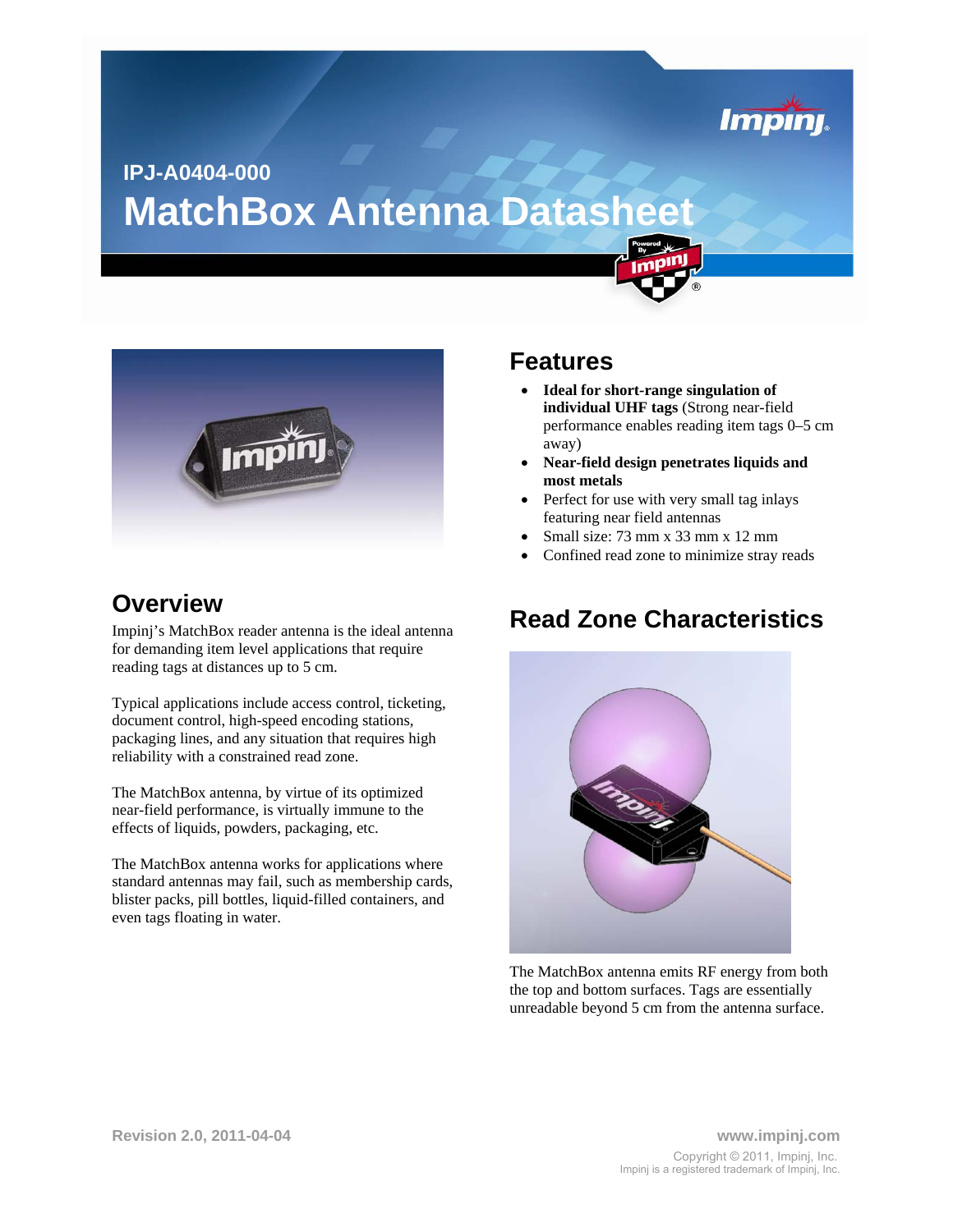

## **Electrical Specifications**

| <b>Parameter</b>       | <b>Typical</b> | <b>Units</b> | <b>Conditions/Notes</b>                                   |
|------------------------|----------------|--------------|-----------------------------------------------------------|
| <b>Frequency Range</b> | 865 to 956     | <b>MHz</b>   | Broadband for use in all regions                          |
| Near Field Intensity   | $-4.2$         | dBA/m        | Center of antenna 1 cm from<br>radome, 30 dBm input power |
| <b>Far-field Gain</b>  | $-20$          | dBi          |                                                           |
| Polarization           | Linear         |              | Parallel to short axis                                    |
| <b>VSWR</b>            | 1.25:1         |              | Center of frequency range                                 |
| Input Impedance        | 50             | $\Omega$     |                                                           |
| Input Power            | 30             | dBm          | 33 dBm absolute max                                       |
| <b>ESD</b>             | 2              | <b>KV</b>    | Human Body Model                                          |

# **Environmental Specifications**

| <b>Parameter</b> | <b>Typical</b>   | <b>Units</b> | <b>Conditions/Notes</b>                                                                                            |
|------------------|------------------|--------------|--------------------------------------------------------------------------------------------------------------------|
| IP Rating        | IP <sub>54</sub> |              | Indoor use only                                                                                                    |
| Temperature      | $0 - 40$         | $^{\circ}$ C | Indoor and outdoor                                                                                                 |
| Humidity         | $5 - 95$         | $\%$         | Relative, non-condensing<br>Performance will be severely degraded if antenna<br>is subjected to any standing water |
| <b>RoHS</b>      | N/A              |              | Designed to meet RoHS, not certified RoHS                                                                          |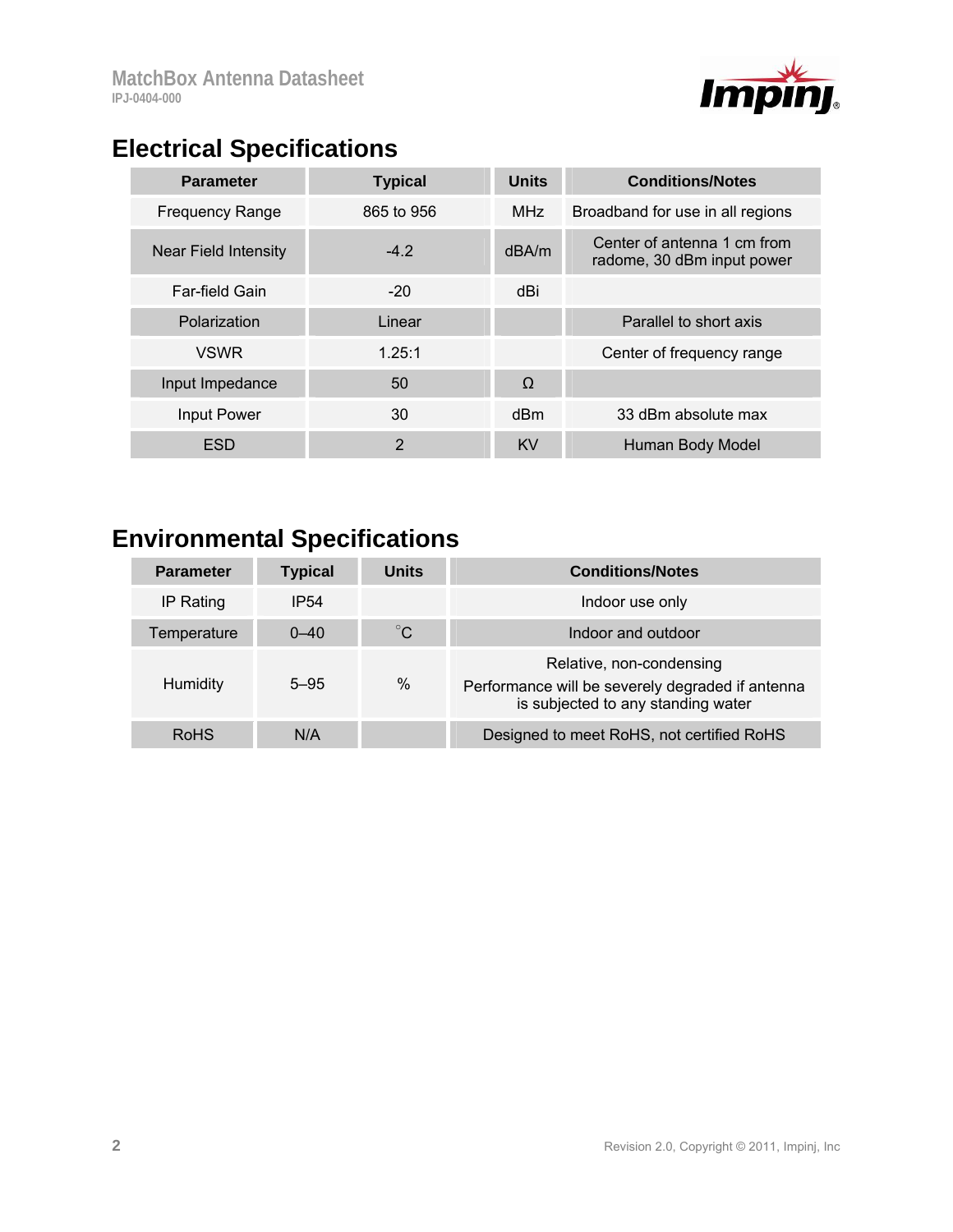

## **Magnetic Field Intensity Plots**

(dB (Amperes/meter) with +30 dBm input power)

Magnetic Field Intensity (H) at 915 MHz (top view)



#### **At z=5 mm from Radome**

Magnetic Field Intensity (H) at 915 MHz (side view)

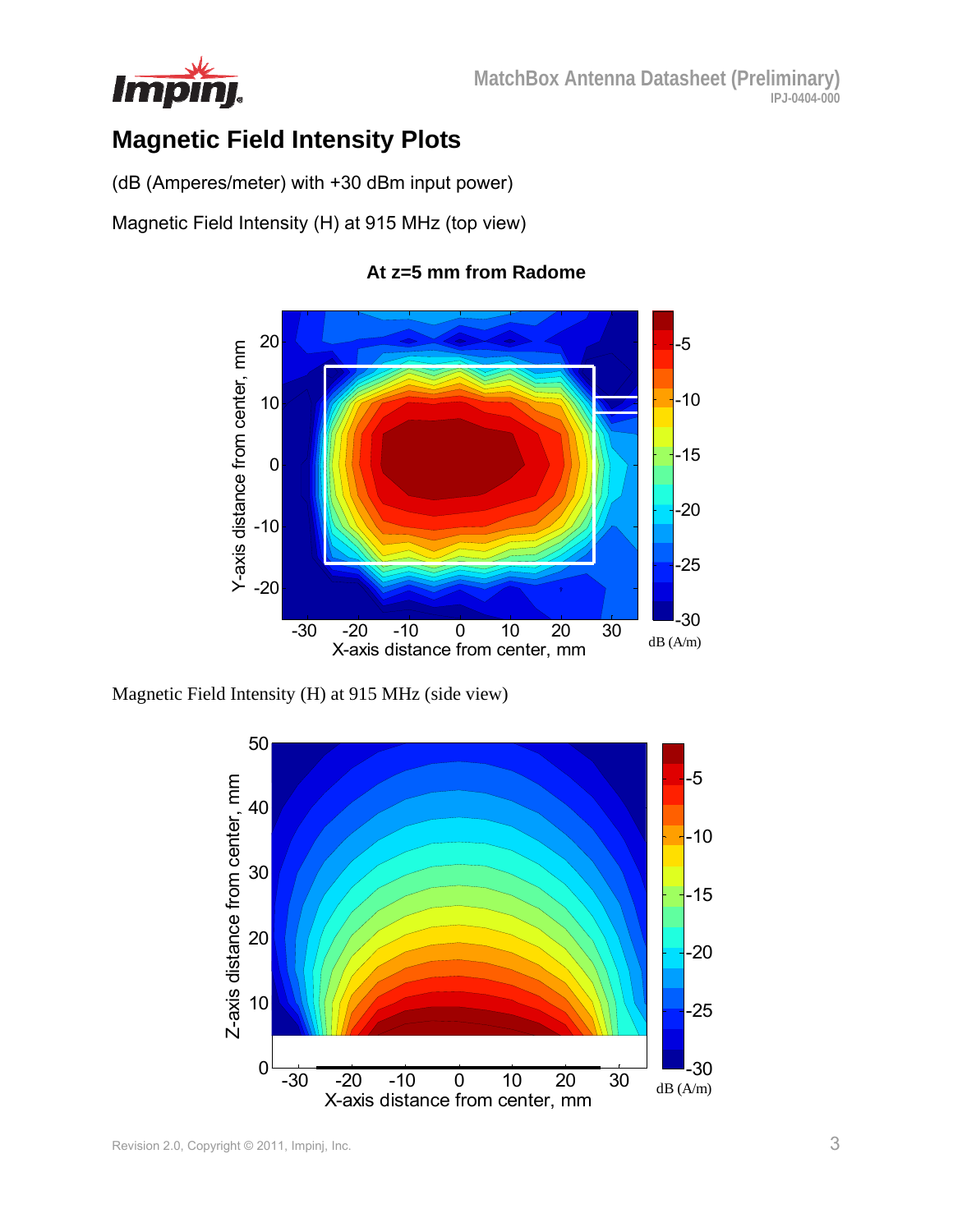

## **Magnetic Field Intensity versus Typical Patch Antenna**



(dB (Amperes/meter) with +30 dBm input power)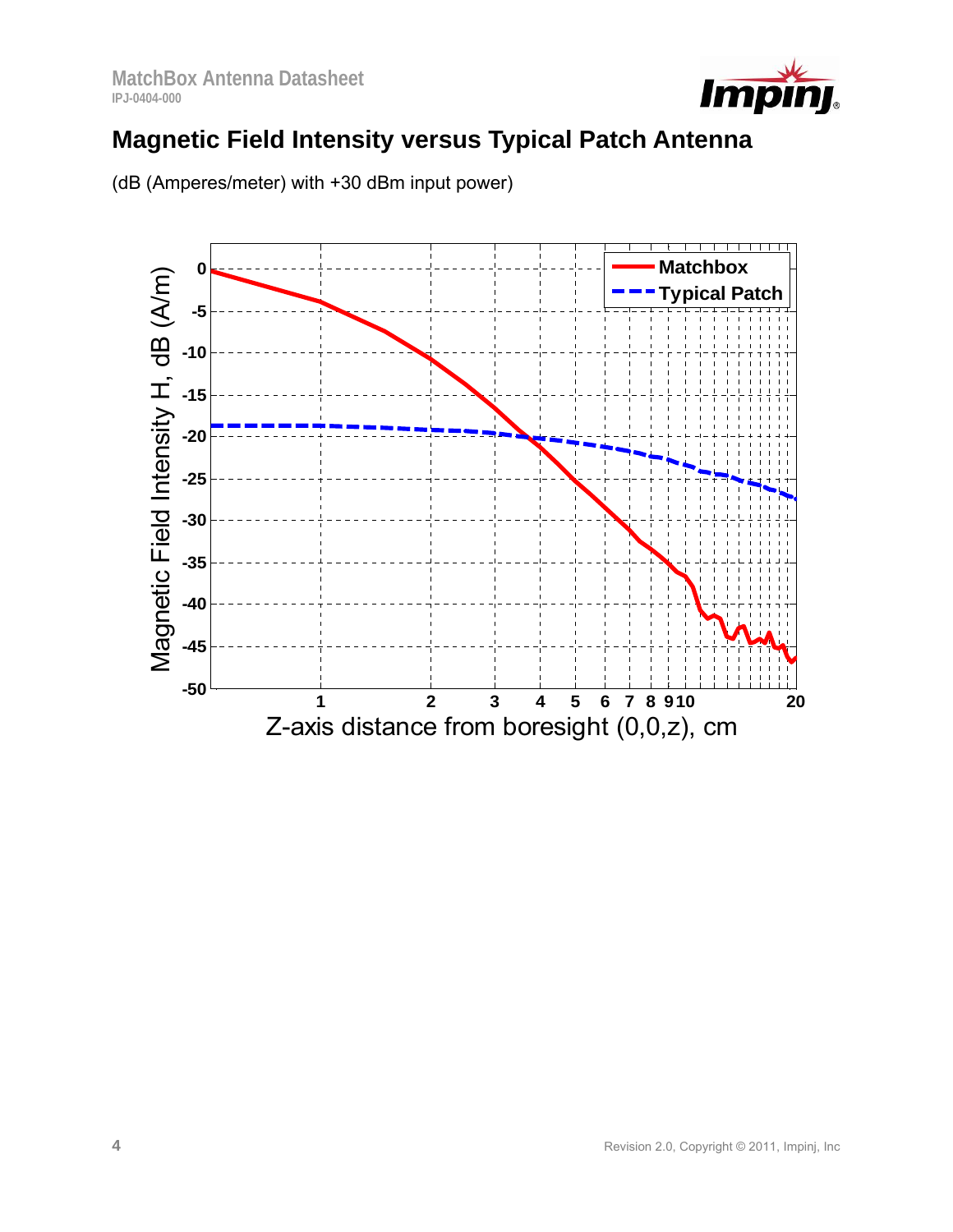

# **Mechanical Specifications**

| <b>Parameter</b> | <b>Typical</b>    | <b>Units</b> | <b>Conditions/Notes</b>                                             |
|------------------|-------------------|--------------|---------------------------------------------------------------------|
| Weight           | 18                | grams        |                                                                     |
| Connector        | <b>SMA Female</b> |              | Requires accessory cable to connect to<br>reader's RP-TNC connector |
| Cable length     | 20                | cm           |                                                                     |
| Enclosure        | <b>Black ABS</b>  |              |                                                                     |
| Dimensions       | 73 x 33 x 12      | mm           | See drawing for detailed dimensions                                 |

### **Mechanical Enclosure**

(Measured in millimeters)